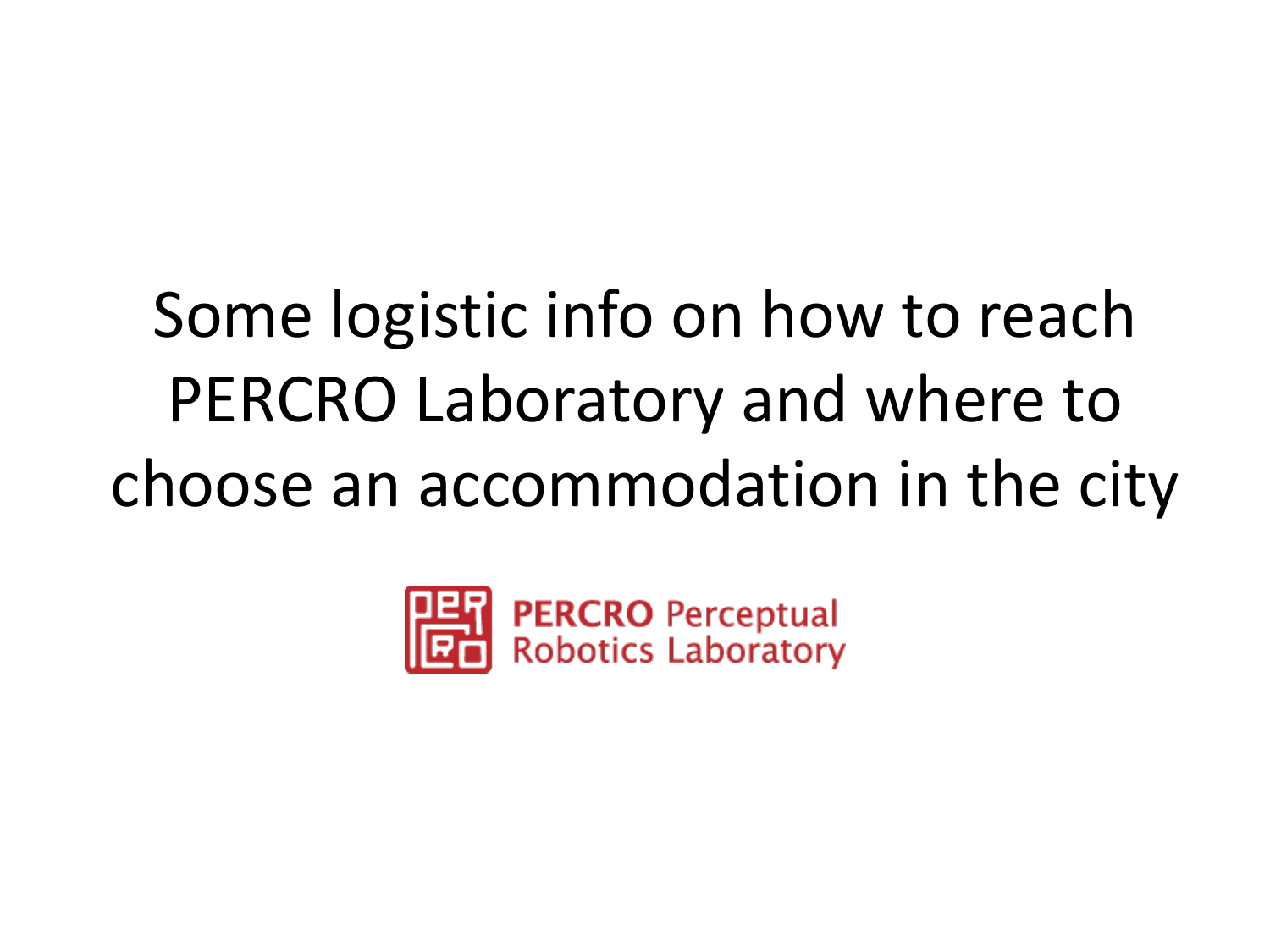

## **PERCRO Laboratory**



### PERCRO Address:

Laboratorio di RObotica PERcettiva (PERCRO) Via Alamanni 13 Lotto D/2B, Località La Fontina 56010 Ghezzano (PI)

#### Pisa International Airport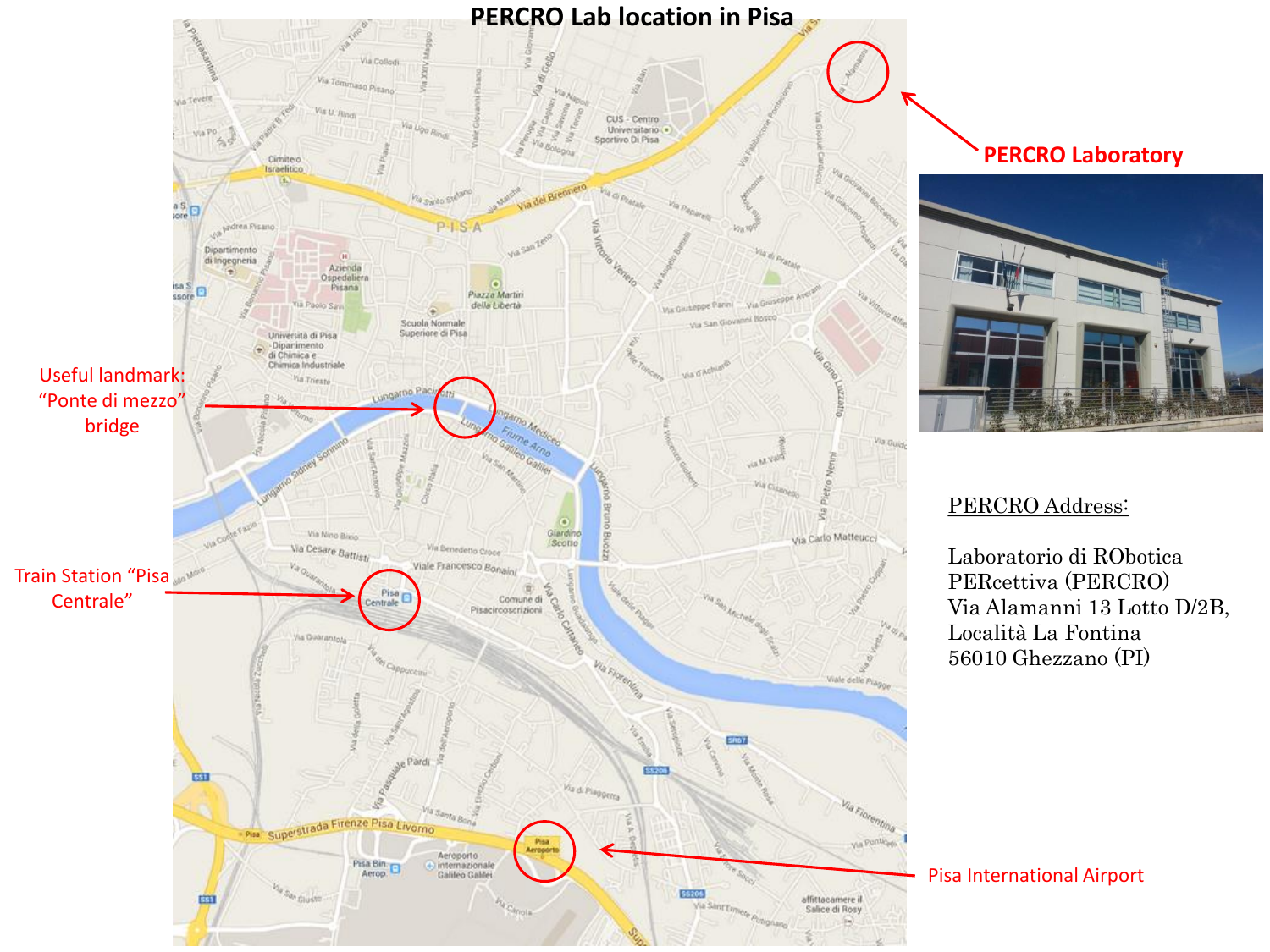## **PERCRO Lab location close-up**



#### **PERCRO Laboratory**



## PERCRO Address:

Laboratorio di RObotica PERcettiva (PERCRO) Via Alamanni 13 Lotto D/2B, Località La Fontina 56010 Ghezzano (PI)

## Closest BUS Stop (Navetta E)

Please note: if you never been to PERCRO before, the recommended method to reach us the first time is by taxi. Bus connection to the centre of the town (there is one bus every 20 mins) is advised once familiar with PISA layout.